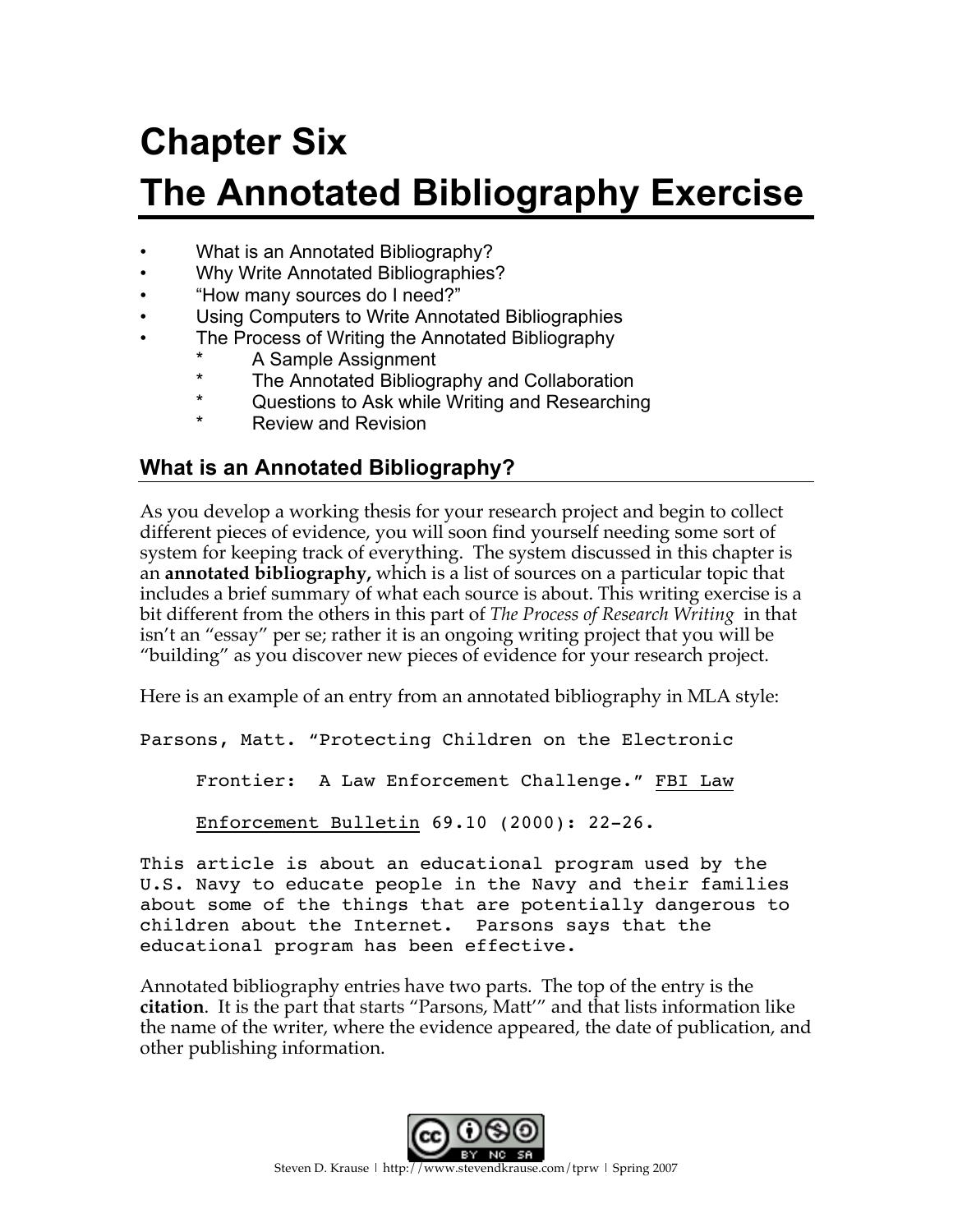☛ **Hyperlink:** For guidelines on how to properly write citations for your Annotated bibliographies, see Chapter 12, "Citing Your Research Using MLA or APA Style."

The second part of the entry is the **summary** of the evidence being cited. A good annotated bibliography summary provides enough information in a sentence or two to help you and others understand what the research is about in a neutral and non-opinionated way.

The first two sentences of this annotation are an example of this sort of very brief, "just the facts" sort of summary. In the brief summaries of entries in an annotated bibliography, stay away from making evaluations about the source— "I didn't like this article very much" or "I thought this article was great." The most important goal of your brief summary is to help you, colleagues, and other potential readers get an idea about the subject of the particular piece of evidence.

Summaries can be challenging to write, especially when you are trying to write them about longer and more complicated sources of research. Keep these guidelines in mind as you write your own summaries.

- **Keep your summary short.** Good summaries for annotated bibliographies are not "complete" summaries; rather, they provide the highlights of the evidence in as brief and concise a manner as possible, no more than a sentence or two.
- **Don't quote from what you are summarizing.** Summaries will be more useful to you and your colleagues if you write them in your own words. Instead of quoting directly what you think is the point of the piece of evidence, try to paraphrase it. (For more information on paraphrasing your evidence, see Chapter 3, "Quoting, Paraphrasing, and Avoiding Plagiarism").
- **Don't "cut and paste" from database abstracts.** Many of the periodical indexes that are available as part of your library's computer system include abstracts of articles. Do no "cut" this abstract material and then "paste" it into your own annotated bibliography. For one thing, this is plagiarism. Second, "cutting and pasting" from the abstract defeats one of the purposes of writing summaries and creating an annotated bibliography in the first place, which is to help you understand and explain your research.

Different writers will inevitably write slightly different summaries of the same evidence. Some differences between different writers' summaries of the same piece of evidence result from different interpretations of what it important in the research; there's nothing wrong with that.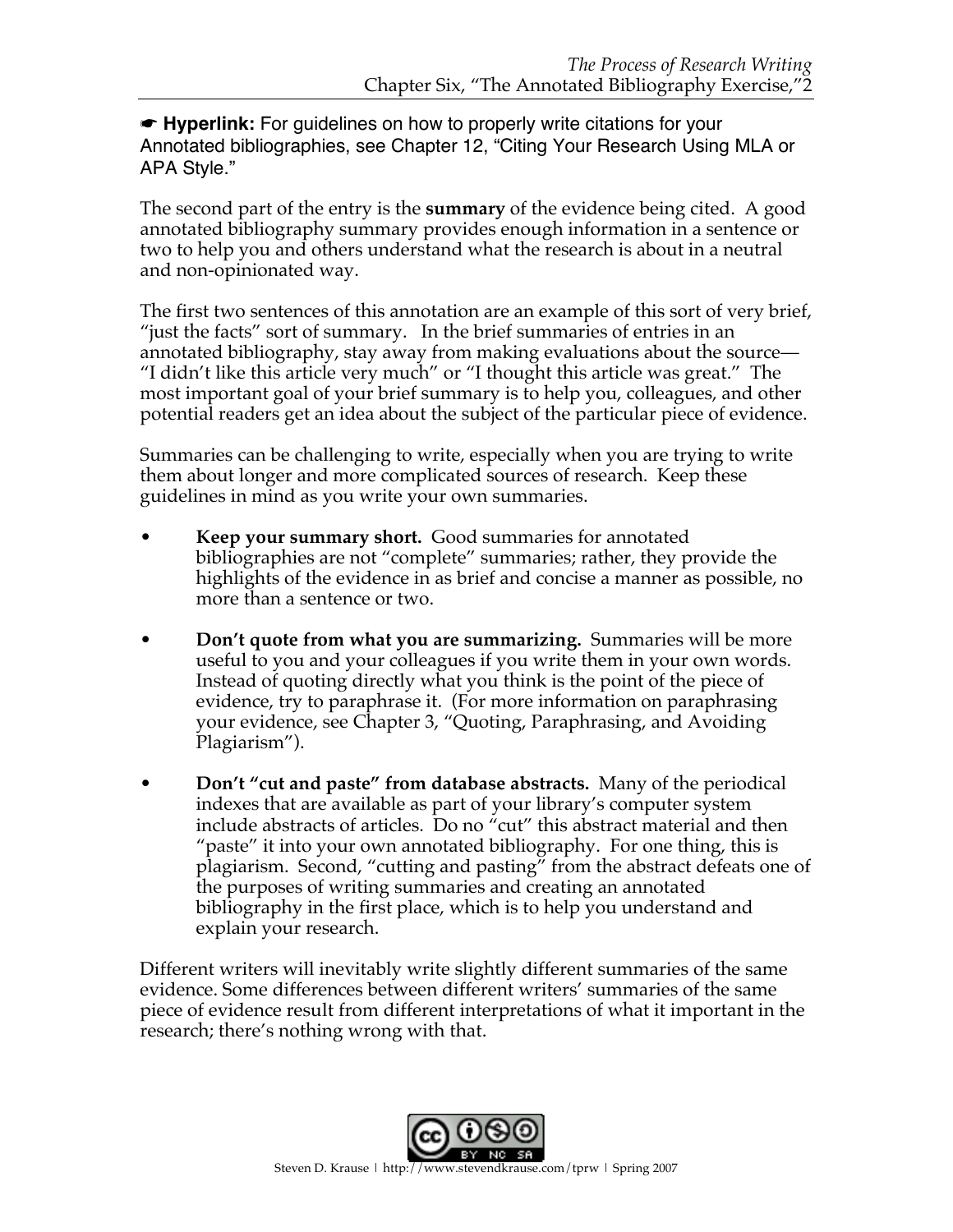However, two summaries from different writers should both provide a similar summary. In other words, its not acceptable when the difference of interpretation is the result of a lack of understanding of the evidence.

### **Why Write Annotated Bibliographies?**

An annotated bibliography is an excellent way to keep track of the research you gather for your project. Make no mistake about it— **it is extremely important that you keep track of all of your evidence for your research project, and that you keep track of it from the beginning of the process of research writing.**

There's nothing more frustrating than finding an excellent article or book chapter you are excited about incorporating into your research project, only to realize you have forgotten where you found the article or book chapter in the first place. This is extremely frustrating, and it's easily avoided by doing something like writing an annotated bibliography.

You could use other methods for keeping track of your research. For example, you could use note cards and write down the source information as a proper citation, then write down the information about the source that is important. If the material you know you want to use from a certain source is short enough, you might even write a direct quote, which is where you write down word for word what the source says exactly as it is written. At other times, you can write a paraphrase, which is where you write down what the source means using your own words.

While note cards and other methods have their advantages, annotated bibliographies are an extremely useful tool for keeping track of your research. An annotated bibliography:

- Centralizes your research into one document that you can keep track of both as a print-out of a word-processed file and as a file you save electronically.
- Allows you to "copy and paste" citation information into the works cited part of your research project.

An annotated bibliography also gives you the space to start writing and thinking a bit about how some of your research might fit into your project. Consider these two sample entries from an annotated bibliography from a research project on pharmaceutical advertising:

Siegel, Marc. "Fighting the Drug (ad) Wars." The Nation 17

June 2002: 21.

Siegel, who is a doctor himself, writes about how drug advertising has undermined the communication between

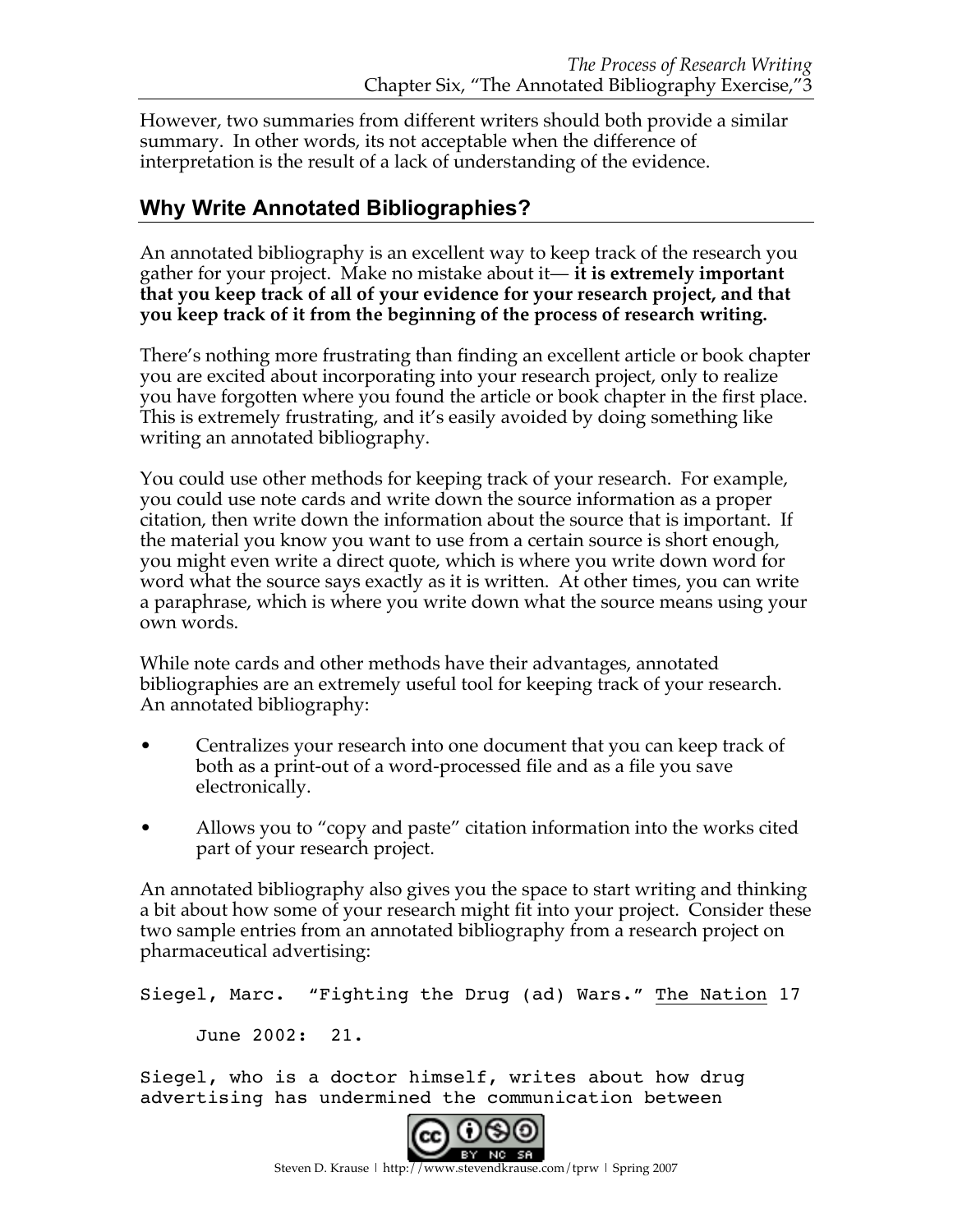doctors and patients. He says that drug ads have driven up the costs of prescription drugs, particularly big selling drugs like those for cholesterol.

Wechsler, Jill. "Minority Docs See DTC Ads as Way to Address 'Race Gap.'" Pharmaceutical Executive May 2002: 32, 34. WilsonSelect Database. Eastern Michigan University Halle Library. 20 October 2002. <http://www.emich.edu/halle>.

This article is about a study that said that African-American doctors saw advertising of prescription drugs as a way of educating their patients. The ads are useful because they talk about diseases that affect African-Americans.

Even from the limited amount of information available in these entries, it's clear that a relationship between these articles exists. Both are similar articles about how the doctor/patient relationship is affected by drug advertising. But both are also different. The first article is from the newspaper *The Nation,* which is in many ways similar to an academic journal and which is also known for its liberal views. The second article is from a trade journal (also similar to academic journals in many ways) that obviously is an advocate for the pharmaceutical industry.

In other words, in the process of compiling an annotated bibliography, you are doing more than keeping track of your research. You are starting to make some comparisons and beginning to see some relationships between your evidence, a process that will become increasingly important as you gather more research and work your way through the different exercises that lead to the research project.

But remember: However you decide to keep track of your research as you progress through your project—annotated bibliography, note cards, or another method—**the important thing is that you need to keep track of your research as you progress through your project!**

#### **How many sources do I need?**

Inevitably, students in research writing classes always ask how many sources they need to include in their research projects. In one sense, "how many sources do I need?" is a utilitarian question, one usually attached to a student's exploration of what it will take to get a particular grade. Considered more abstractly, this question is also an effort to explore the scope of a research project.

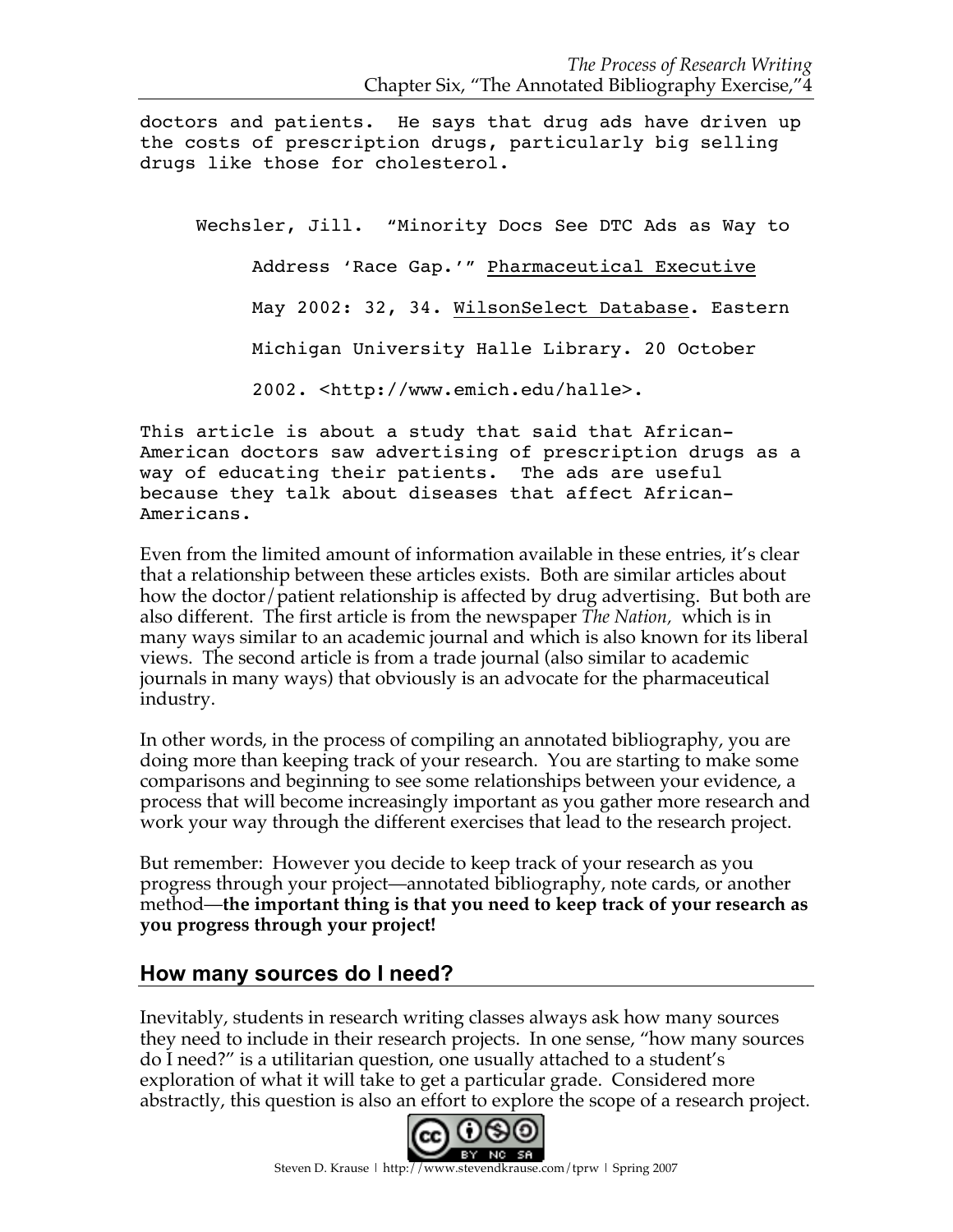Like a certain page or word count requirement, the question "how many sources do I need?" is an effort to get a handle on the scope of the research project assignment. In that sense, asking about the number of sources is probably a good idea, a little like asking how much something weighs before you attempt to pick it up.

But ultimately, there is no right or wrong answer to this question. Longer research projects tend to have evidence from more different sources than shorter projects, but there is no cut-and-dry formula where "X" number of pages will equal "X" number of sources.

However, an annotated bibliography should contain significantly more entries than you intend or expect to include in your research project. For example, if you think you will need or if your instructor requires you to have research from about seven different sources, you should probably have about 15 different entries on your annotated bibliography.

The reasons you need to find twice as many sources as you are likely to use is that you want to find and use the *best* research you can reasonably find, not the *first* pieces of research you can find. Usually, researchers have to look at a lot more information than they would ever include in a research writing project to begin making judgements about their research. And by far the worst thing you can do in your research is to stop right after you have found the number of sources required by the instructor for your project.

## **Using Computers to Write Annotated Bibliographies**

Personal computers, word-processing software, and the Internet can make putting together an annotated bibliography more useful and a lot easier. If you use word-processing software to create your annotated bibliography, you can dramatically simplify the process of creating a "works cited" or "references" page, which is a list of the sources you quote in your research project. All you will have to do is "copy and paste" the citation from the annotated bibliography into your research project—that is, using the functions of your computer and word processing software, "copy" the full citation that you have completed on your annotated bibliography page and "paste" it into the works cited page of your research project.

This same sort of "copy and paste" function also comes in handy when doing research on the web. For example, you can usually copy and paste the citation information from your library's online database for pieces of evidence you are interested in reading. In most cases, you should be able to "copy and paste" information you find in your library's online database into a word processing file. Many library databases—both for books and for periodicals—also have a feature that will allow you to email yourself results from a search.

Keep two things in mind about using computers for your annotated bibliographies:

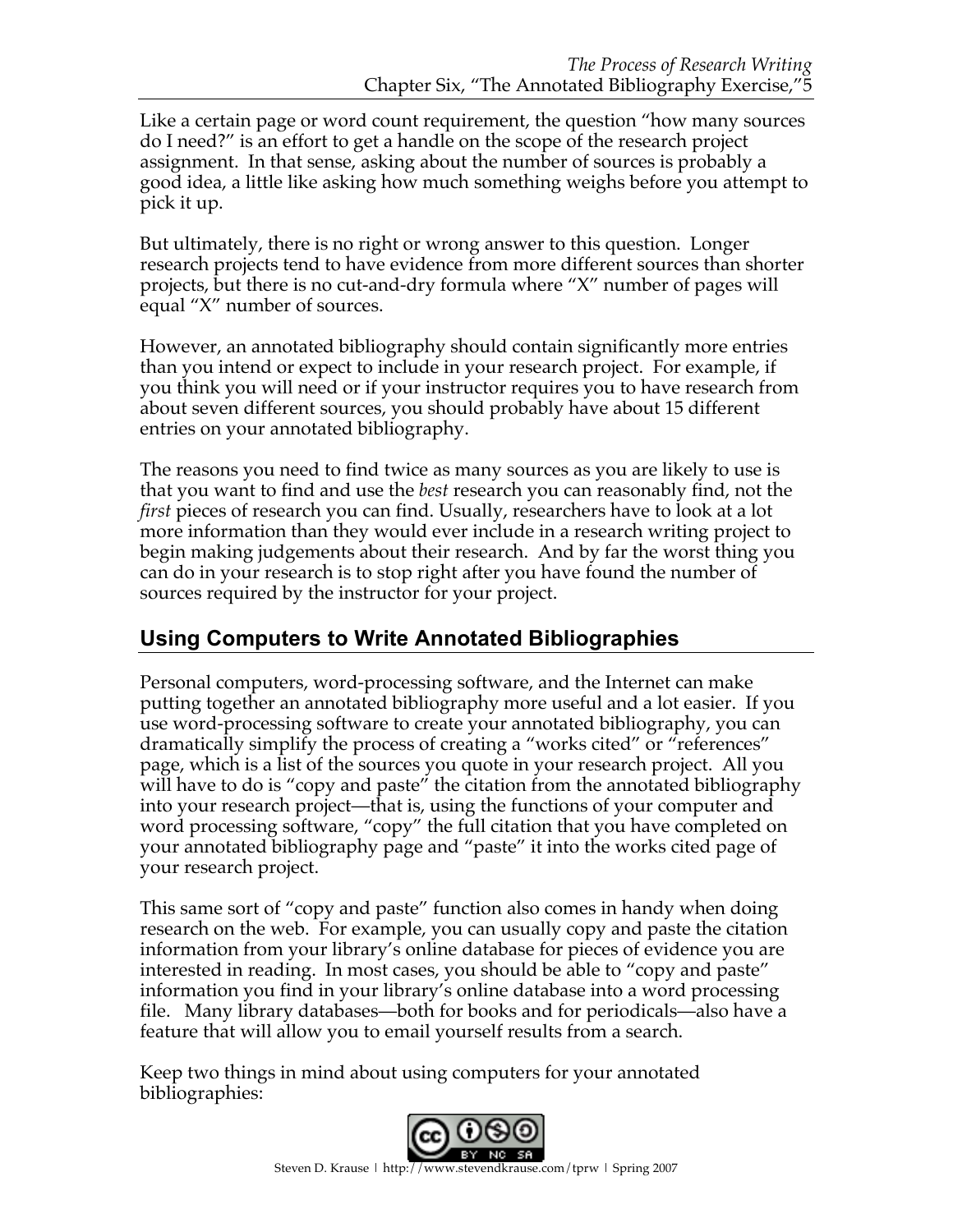• You will have to reformat whatever information you get from the Internet or your library's databases in order to meet MLA or APA style.

• **Don't use the copy and paste feature to plagiarize!** Simply copying things like abstracts defeats one of the important purposes for writing an annotated bibliography in the first place, and it's cheating.

## **Assignment: Writing an Annotated Bibliography**

*As you conduct your research for your research writing project, compile an annotated bibliography with 15-20 entries. Each entry in your annotated bibliography should contain a citation, a brief summary of the cited material. You will be completing the project in phases and a complete and revised version of it will be due when you have completed your research.*

You should think of your annotated bibliography as having roughly twice as many sources as the number of sources you will need to include for the research project, but your instructor might have a different requirement regarding the number of sources required.

Also, you should work on this assignment in parts. Going to the library and trying to complete this assignment in one sitting could turn this into a dreadful writing experience. However, if you complete it in stages, you will have a much better understanding of how your resources relate to each other.

You will probably need to discuss with your instructor the style of citation you need to follow for your research project and your annotated bibliography. Following a citation style isn't difficult to do, but you will want to be consistent and aware of the "rules" from the beginning. In other words, if you start off using MLA style, don't switch to APA style halfway through your annotated bibliography or your research project.

☛ **Hyperlink:** For an explanation of the differences of and the guidelines for using both MLA and APA style, see "Chapter 12, "Citing Your Researching Using MLA or APA Style."

Last, but not least, you will need to discuss with your instructor the sorts of materials you need to include in your research and your annotated bibliography. You may be required to include a balance of research from scholarly and nonscholarly sources, and from "traditional" print resources (books, magazines, journals, newspapers, and so forth) and the Internet.

#### *Questions to ask while writing and researching*

• Would you classify the material as a primary or a secondary source? Does the research seem to be difficult to categorize this way? (For more information on primary and secondary sources, see Chapter 1, "Thinking

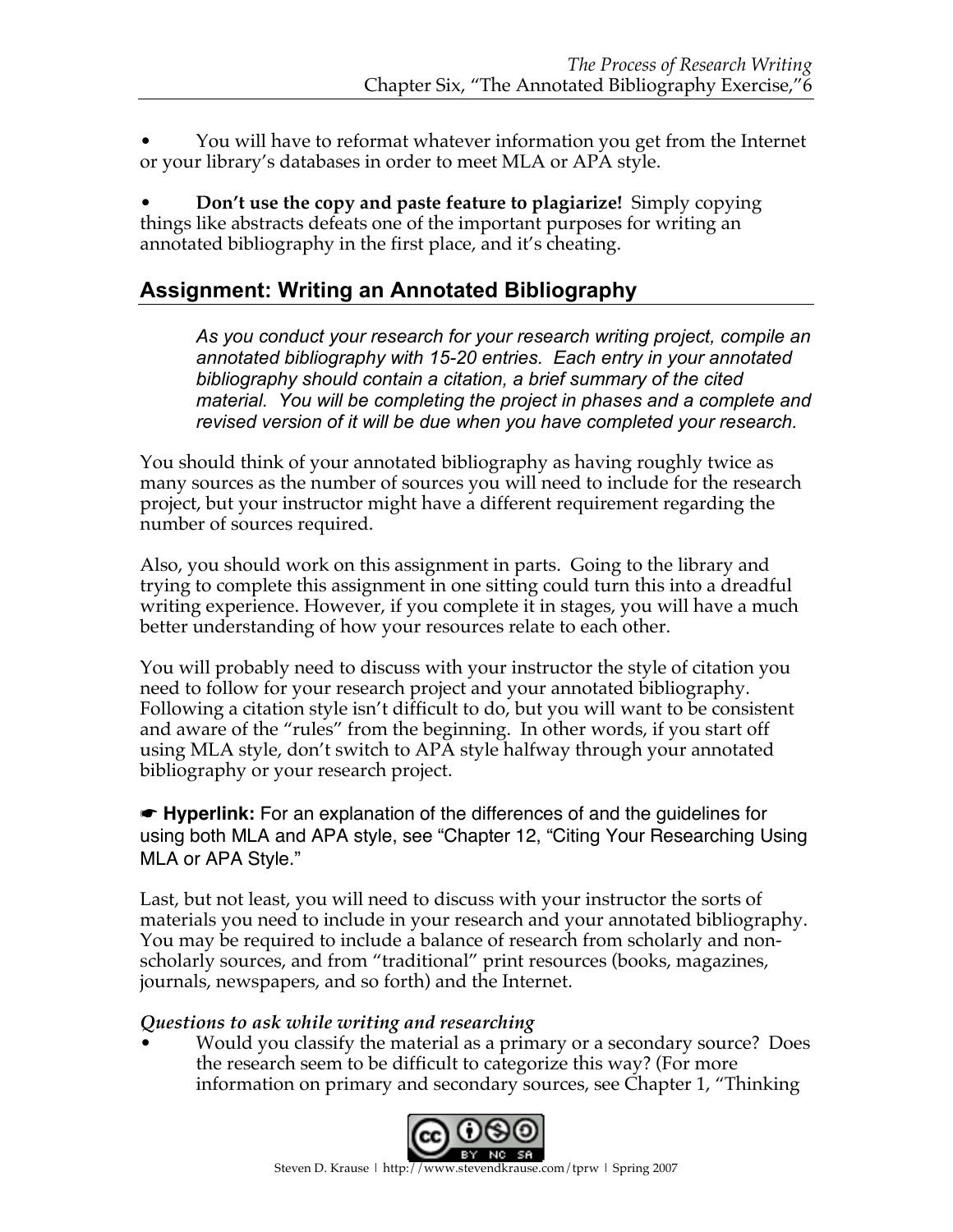Critically About Research" and the section "Primary versus Secondary Research").

- Is the research from a scholarly or a non-scholarly publication? Does the research seem difficult to categorize this way?
- Is the research from the Internet—a web page, a newsgroup, an email message, etc.? **Remember: while Internet research is not necessarily "bad" research, you do need to be more careful in evaluating the credibility of Internet-based sources.** (For more information on evaluating Internet research, see Chapter 1, "Thinking Critically About Research," and the sections "The Internet: The Researcher's Challenge" and "Evaluating the Quality and Credibility of Your Research."
- Do you know who wrote the material you are including in your annotated bibliography? What qualifications does your source say the writer has?
- Why do you think the writer wrote it? Do they have a self-interest or a political viewpoint that might make them overly biased?
- Besides the differences between scholarly, non-scholarly, and Internet sources, what else do you know about where your research was published? Is it an academic book? An article in a respected journal? An article in a news magazine or newspaper?
- When was it published? Given your research topic, how important do you think the date of publication is?
- Are you keeping your summaries brief and to the point, focusing on the point your research source is trying to make?
- If it's part of the assignment, are you including a sentence or two about how you see this piece of research fitting into your overall research project?

#### *Revision and Review*

Because of its ongoing nature, revising an annotated bibliography is a bit different than the typical revision process. Take opportunities as you compile your annotated bibliography to show your work in progress to your classmates, your instructor, and other readers you trust. If you are working collaboratively on your research projects, you will certainly want to share your annotated bibliography with classmates who are working on a similar topic. Working together like this can be a very useful way to get more ideas about where your research is going.

It is best to approach the annotated bibliography in smaller steps—five or six entries at a time. If that's how you're approaching this project, then you will always be in a process of revision and review with your classmates and your